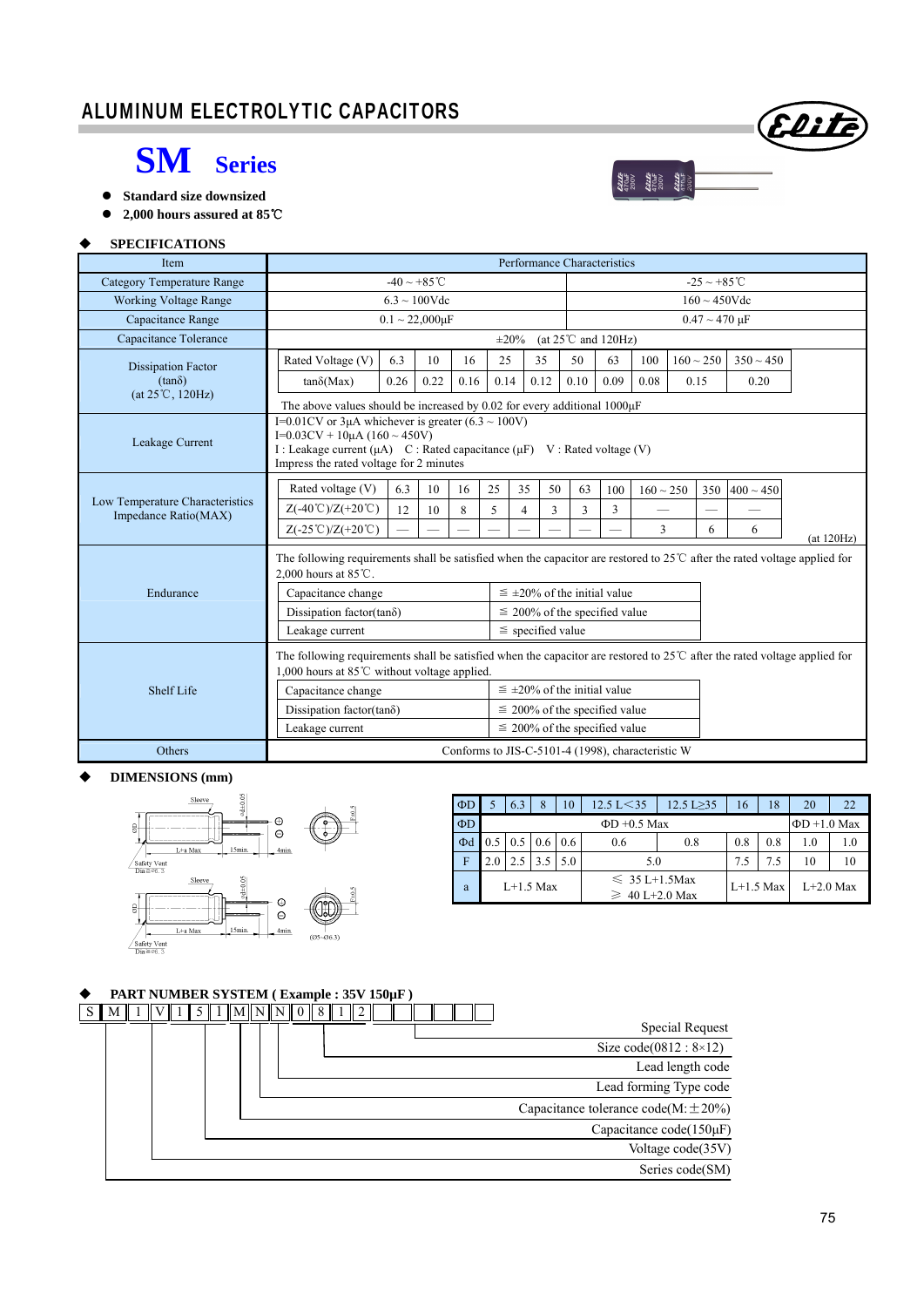# **SM Series**

## **Case size & Permissible rated ripple current: (mA rms) at 85**℃ **/ 120Hz**

| Vdc          |                                      | 6.3          |                   | <b>10</b>               |                   | 16   | 25                |                         |
|--------------|--------------------------------------|--------------|-------------------|-------------------------|-------------------|------|-------------------|-------------------------|
| uF           | $\Phi D \times L$                    | RC           | $\Phi D \times L$ | RC                      | $\Phi D \times L$ | RC   | $\Phi D \times L$ | RC                      |
| 4.7          |                                      |              |                   |                         |                   |      | $5\times11$       | 30                      |
| 10           |                                      |              |                   |                         | $5 \times 11$     | 40   | $5 \times 11$     | 55                      |
| 22           | $5 \times 11$                        | 65           | $5 \times 11$     | 65                      | $5 \times 11$     | 75   | $5 \times 11$     | $80\,$                  |
| 33           | $5 \times 11$                        | 80           | $5 \times 11$     | 85                      | $5 \times 11$     | 90   | $5\times11$       | 95                      |
| 47           | $5 \times 11$                        | 95           | $5 \times 11$     | 100                     | $5 \times 11$     | 110  | $5 \times 11$     | 120                     |
| 68           | $5\times11$                          | 100          | $5 \times 11$     | 110                     | $5 \times 11$     | 120  | $6.3\times11$     | 145                     |
| 100          | $5\times11$                          | 130          | $5 \times 11$     | 150                     | $5 \times 11$     | 160  | $6.3\times11$     | 190                     |
| 150          | $5\times11$                          | 150          | $5\times11$       | 160                     | $6.3\times11$     | 210  | $6.3\times11$     | 210                     |
| 220          | $5\times11$                          | 200          | $5 \times 11$     | 220                     | $6.3\times11$     | 270  | $8\times11.5$     | 320                     |
| 330          | $6.3\times11$                        | 270          | $6.3\times11$     | 300                     | $8\times11.5$     | 370  | $8 \times 11.5$   | 400                     |
| 470          | $6.3\times11$                        | 330          | $6.3\times11$     | 360                     | $8\times11.5$     | 440  | $10 \times 12.5$  | 520                     |
| 680          | $8\times11.5$                        | 445          | $8\times11.5$     | 445                     | $10 \times 12.5$  | 500  | $10\times16$      | 605                     |
| 1000         | $8\times11.5$                        | 540          | $10 \times 12.5$  | 650                     | $10\times16$      | 770  | $10\times 20$     | 930                     |
| 2200         | $10\times16$                         | 930          | $10\times 20$     | 1130                    | $12.5 \times 20$  | 1300 | $12.5 \times 25$  | 1550                    |
| 3300         | $10\times 20$                        | 1230         | $12.5 \times 20$  | 1450                    | $12.5 \times 25$  | 1700 | $16\times25$      | 1730                    |
| 4700         | $12.5 \times 20$                     | 1520         | $12.5 \times 25$  | 1790                    | $16\times25$      | 1840 | $16 \times 31.5$  | 2140                    |
| 6800         | $12.5 \times 25$                     | 1890         | $16\times25$      | 1940                    | $16 \times 31.5$  | 2280 | $18 \times 35.5$  | 2630                    |
| 10000        | $16\times25$                         | 2030         | $16 \times 31.5$  | 2470                    | $18 \times 35.5$  | 2750 |                   |                         |
| 15000        | $16 \times 35.5$                     | 2590         | 18×35.5           | 2870                    |                   |      |                   |                         |
| 22000        | $18 \times 35.5$                     | 3220         | $18\times 40$     | 3300                    |                   |      |                   |                         |
| Vdc          |                                      | 35           |                   | 50                      |                   | 63   | 100               |                         |
| uF           | $\Phi D \times L$                    | RC           | $\Phi D \times L$ | RC                      | $\Phi D \times L$ | RC   | $\Phi D \times L$ | RC                      |
| 0.1          |                                      |              | $5 \times 11$     | $\overline{c}$          |                   |      | $5 \times 11$     | $\overline{\mathbf{3}}$ |
|              |                                      |              |                   |                         |                   |      |                   |                         |
| 0.22         |                                      |              | $5 \times 11$     | $\overline{\mathbf{3}}$ |                   |      | $5 \times 11$     | $\mathfrak{S}$          |
| 0.33         |                                      |              | $5 \times 11$     | 5                       |                   |      | $5 \times 11$     | $7\phantom{.0}$         |
| 0.47         |                                      |              | $5 \times 11$     | 14                      |                   |      | $5 \times 11$     | 16                      |
| $\mathbf{1}$ |                                      |              | $5 \times 11$     | 20                      |                   |      | $5 \times 11$     | 23                      |
| $2.2\,$      |                                      |              | $5 \times 11$     | 30                      |                   |      | $5\times11$       | 34                      |
| 3.3          |                                      |              | $5\times11$       | 37                      |                   |      | $5\times11$       | 42                      |
| 4.7          | $5 \times 11$                        | 35           | $5 \times 11$     | 40                      | $5 \times 11$     | 45   | $5\times11$       | 50                      |
| 10           | $5 \times 11$                        | 60           | $5\times11$       | 65                      | $5 \times 11$     | 65   | $6.3\times11$     | 80                      |
| 22           | $5\times11$                          | 90           | $5\times11$       | 95                      | $5 \times 11$     | 95   | $6.3\times11$     | 120                     |
| 33           | $5 \times 11$                        | 110          | $6.3\times11$     | 120                     | $6.3\times11$     | 130  | $8\times11.5$     | 170                     |
| 47           | $5 \times 11$                        | 130          | $6.3\times11$     | 160                     | $6.3\times11$     | 160  | $10 \times 12.5$  | 220                     |
| 68           | $6.3\times11$                        | 160          | $6.3\times11$     | 170                     | $8\times11.5$     | 180  | $10 \times 12.5$  | 235                     |
| 100          | $6.3\times11$                        | 210          | $8\times11.5$     | 270                     | $10 \times 12.5$  | 290  | $10\times16$      | 340                     |
| 150          | $8\times11.5$                        | 290          | $10 \times 12.5$  | 345                     | $10 \times 12.5$  | 345  | $12.5 \times 20$  | 490                     |
| 220          | $8\times11.5$                        | 360          | $10 \times 12.5$  | 430                     | $10\times16$      | 470  | $12.5 \times 25$  | 710                     |
| 330          | $10 \times 12.5$                     | 490          | $10\times 20$     | 600                     | $12.5 \times 20$  | 660  | $12.5 \times 25$  | 870                     |
| 470          | $10\times16$                         | 580          | $12.5 \times 20$  | 760                     | $12.5 \times 20$  | 850  | $16\times25$      | 1010                    |
| 680          | $10\times 20$                        | 720          | $12.5 \times 20$  | 875                     | $12.5 \times 25$  | 1000 | $16 \times 35.5$  | 1100                    |
| 1000         | $12.5 \times 20$                     | 1200         | $12.5 \times 25$  | 1360                    | $16\times25$      | 1310 | $18 \times 35.5$  | 1350                    |
| 2200         | $16\times25$                         | 1880         | $16 \times 35.5$  | 2060                    | $18 \times 35.5$  | 2220 |                   |                         |
| 3300<br>4700 | $16 \times 35.5$<br>$18 \times 35.5$ | 2190<br>2560 | $18 \times 35.5$  | 2500                    |                   |      |                   |                         |

Elite